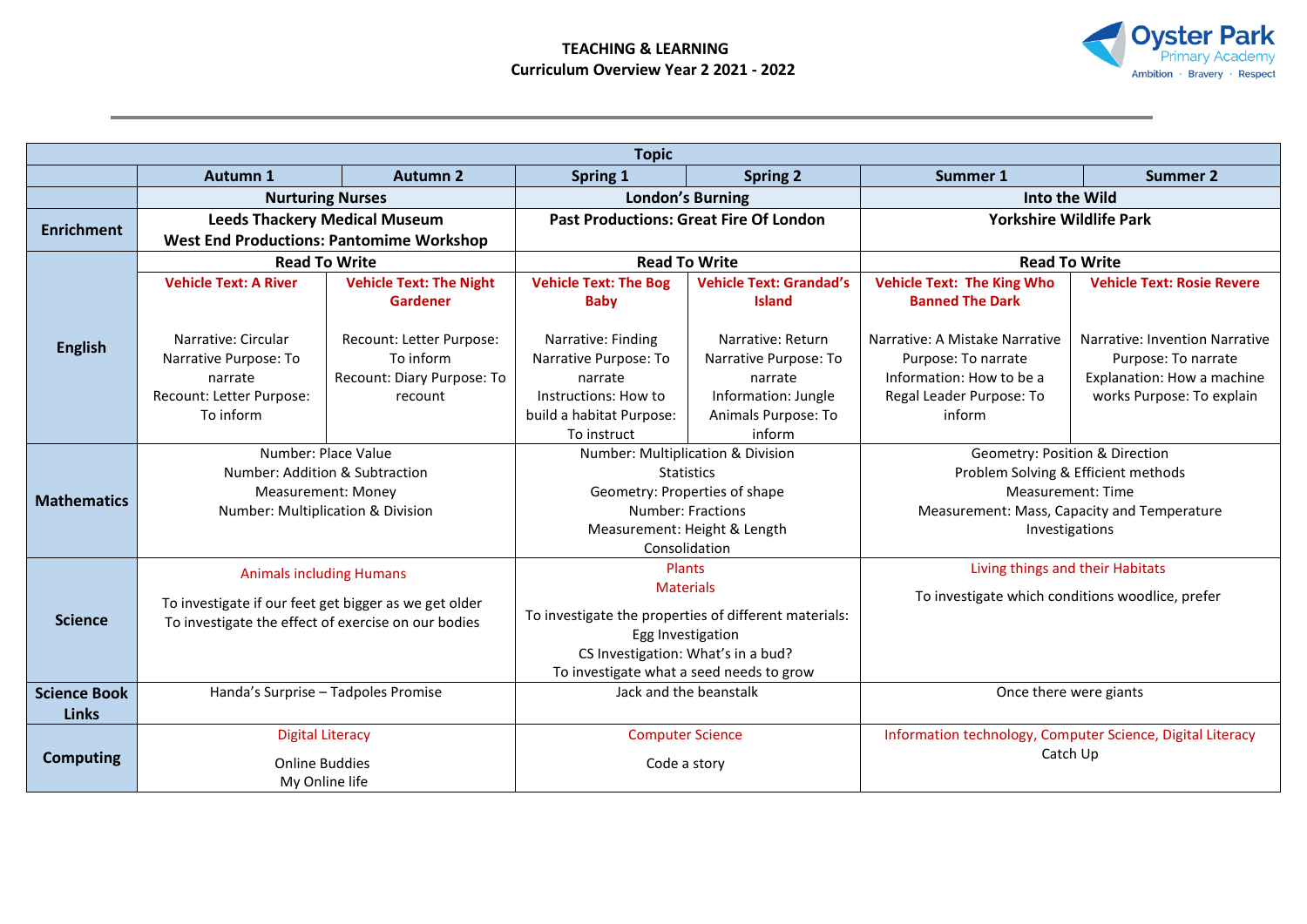## **TEACHING & LEARNING Curriculum Overview Year 2 2021 - 2022**



| <b>History</b>          | <b>Florence Nightingale</b>                               | The Great Fire of London                                        | <b>Explorers</b>                                                            |  |
|-------------------------|-----------------------------------------------------------|-----------------------------------------------------------------|-----------------------------------------------------------------------------|--|
|                         | <b>Nellie Spindler</b>                                    | Events beyond living memory that are significant                | The lives of significant individuals in the past who have                   |  |
|                         | The lives of significant individuals in the past who have | nationally or globally                                          | contributed to national and international achievements.                     |  |
|                         | contributed to national and international achievements.   |                                                                 |                                                                             |  |
|                         | Seven continents and 5 oceans of the world                | Human and physical features of the capital cities of            | Seven continents of the world                                               |  |
|                         | Comparison to a non-European country.                     | the UK                                                          | Comparisons of the climate locally and around the world.                    |  |
| Geography               | Hot and cold places in the world.                         | Fieldwork - gathering data about the local area to              |                                                                             |  |
|                         |                                                           | make comparisons with a city.                                   |                                                                             |  |
|                         | Judaism                                                   | Islam                                                           | Christianity                                                                |  |
| <b>Religious</b>        | Living- 1.8 How should we care for others and the world,  | Expressing- 1.6 How and why do we celebrate                     | Believing 1.4 How can we learn from sacred books?                           |  |
| <b>Education</b>        | and why does it matter?                                   | special and sacred times?                                       |                                                                             |  |
|                         |                                                           |                                                                 |                                                                             |  |
|                         | <b>Colour and Shape</b>                                   | <b>City Landscapes</b>                                          | <b>Sculptures</b>                                                           |  |
| <b>Art &amp; Design</b> | Artist Study - Kadinsky                                   | Artist Study - Andy Goldsworthy                                 | Artist Study - Rousseau                                                     |  |
|                         |                                                           |                                                                 |                                                                             |  |
|                         | <b>Food, Textiles</b>                                     | <b>Mechanisms, Structures</b>                                   | Mechanisms                                                                  |  |
| Design &                | A balanced diet - Design and make a wrap                  | Fairground wheel                                                | Making a moving monster                                                     |  |
| <b>Technology</b>       | Pouches                                                   | Baby Bear's chair                                               |                                                                             |  |
|                         |                                                           |                                                                 |                                                                             |  |
|                         | Locomotion, Gymnastics, Ball Skills                       | <b>Ball Skills, Dance</b>                                       | Locomotion, Games For Understanding, Team Building, Health<br>and Wellbeing |  |
| <b>Physical</b>         | Dodging                                                   | Feet                                                            |                                                                             |  |
| <b>Education</b>        | Linking Hands 1                                           | Hands 2                                                         | Jumping                                                                     |  |
|                         | Pathways                                                  | Water                                                           |                                                                             |  |
|                         |                                                           | Explorers                                                       |                                                                             |  |
|                         | Hands, Feet, Heart                                        | <b>Rock</b>                                                     | <b>Friendship Song</b>                                                      |  |
| <b>Music</b>            | Afropop, South African                                    | Rock                                                            | Pop                                                                         |  |
|                         | Ho, ho, ho - A song with rapping                          | Zootime                                                         | Reflect, Rewind & Replay                                                    |  |
|                         | and improvising for Christmas                             | Reggae                                                          | Classical                                                                   |  |
| <b>SMSC</b>             | Welcome back<br>• Safety<br>$\bullet$                     | <b>Individual Liberty</b><br>Patience<br>$\bullet$<br>$\bullet$ | Eco friendly<br>Collaboration/<br>$\bullet$<br>$\bullet$                    |  |
| <b>British</b>          | <b>Rules and Values</b><br>Parliament week                | Encouragement<br>Safety-key<br>$\bullet$                        | Team work /<br><b>Community Spirit</b><br>$\bullet$                         |  |
| <b>Values</b>           | RSE Lesson 1<br>Anti-Bullying week                        | elements<br>Courage<br>$\bullet$                                | Focus<br>Co-operation<br>$\bullet$                                          |  |